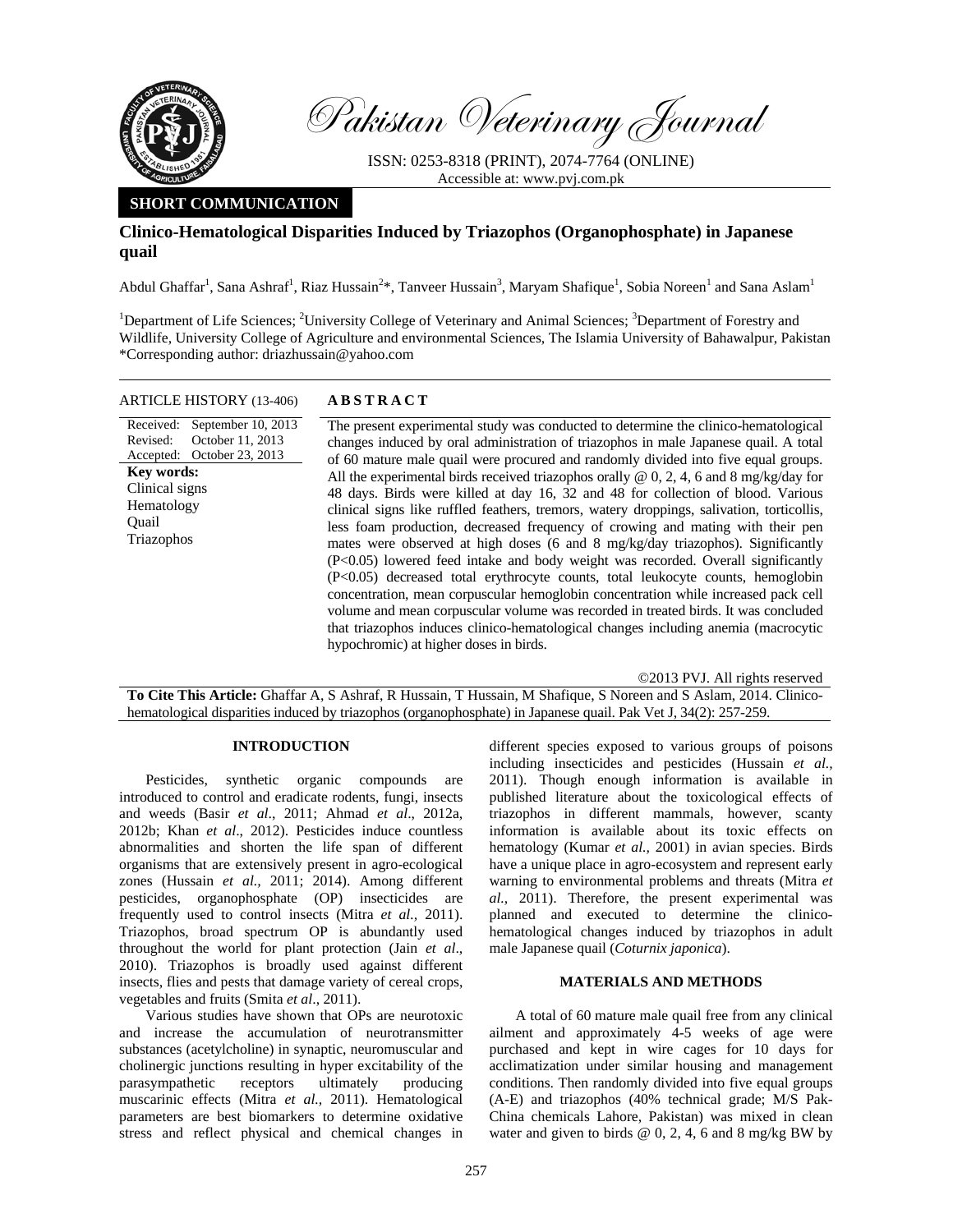crop tubes daily for 48 days, respectively. The feed and body weight were measured on daily basis, however, average results were calculated on day 16, 32 and 48 of the experiment.

All the birds were monitored for clinical signs twice daily for 48 days. Four birds from each group were randomly selected and blood samples were collected by cutting the jugular vein on day 16, 32 and 48 of the experiment. Hematological parameters were determined following the standard methods (Hussain *et al.,* 2011). Data thus collected in present experiment were analyzed using analysis of variance (ANOVA). For significant difference between different groups, the means were compared by Tukey's test with  $P \le 0.05$ .

## **RESULTS**

**Clinical and physical observations:** Birds in control group (A) remained healthy, active and did not indicate any clinical picture and rushed at the time of watering and feeding towards feed and water. Quail in group E (8 mg/kg BW) indicated prominent clinical signs including open mouth breathing, ruffled feathers, tremors, dullness, watery droppings, salivation, torticollis, less foam production, decreased frequency of crowing and mating with their pen mates throughout the experiment. Similar moderate clinical signs were observed in group D at day 32 and 48 of the experiment. Mild to very mild degree of these clinical signs was observed in groups B and C at day 32 and 48 of the experiment. The feed intake was significantly reduced in group E throughout the experiment while in group D at day 32 and 48 of the experiment when compared to control birds. The body weight was significantly decreased in groups D-E throughout the experiment when compared to control group (Table 1).

**Hematological parameters:** The results revealed that the hemoglobin concentration decreased significantly throughout the experiment in groups D-E while in group C at day 48 of the experiment. The total erythrocyte count was significantly reduced in groups D-E throughout the experiment and in group C at day 48 of the experiment (Table 2). The packed cell volume values were significantly increased throughout the experiment in groups D-E and in group C at day 32 and 48 when compared to control group. The mean corpuscular hemoglobin concentration values decreased in groups D-E throughout the present study and in group C at day 48. The mean corpuscular volume values significantly increased in group E at day 16 and in groups D-E at day 32 and in groups C-E 48 of the experiment. The leukocyte counts decreased and heterophil values increased significantly in groups E at day 16 and in groups C-E at days 32 and 48, respectively (Table 2). The lymphocyte values significantly increased throughout the experiment in groups C-E and monocyte values decreased in groups D-E throughout the experiment and in group C at day 48 of the experiment.

#### **DISCUSSION**

Organophosphorus pesticide poses major risks that damage both the environment and human health.

**Table 1:** Feed intake and body weight of Japanese quail administered different levels of triazophos

| Parameter/                                                              | Groups         |                |                |                                                                                     |                 |  |  |  |  |
|-------------------------------------------------------------------------|----------------|----------------|----------------|-------------------------------------------------------------------------------------|-----------------|--|--|--|--|
| Days                                                                    | А              | в              | C              | D                                                                                   | F               |  |  |  |  |
| Feed intake $(g)$                                                       |                |                |                |                                                                                     |                 |  |  |  |  |
| 16                                                                      | $25.7 \pm 0.3$ | $25.0 \pm 0.3$ | $23.3 \pm 0.5$ | $19.7 \pm 0.3$                                                                      | $16.9 \pm 0.5*$ |  |  |  |  |
| 32                                                                      | $26.4 \pm 0.7$ | $26.1 \pm 0.3$ | $24.7 \pm 0.4$ | $19.9 \pm 0.5*$                                                                     | $16.3 \pm 0.6*$ |  |  |  |  |
| 48                                                                      | $27.5 \pm 0.6$ | $25.7 \pm 0.3$ | $23.3 \pm 0.4$ | $17.1 \pm 0.9*$                                                                     | $15.1 \pm 0.6*$ |  |  |  |  |
| Body weight (g)                                                         |                |                |                |                                                                                     |                 |  |  |  |  |
| 16                                                                      |                |                |                | 127.4±1.4 126.2±1.1 124.7±0.5 119.6±0.9* 115.6±0.3*                                 |                 |  |  |  |  |
| 32                                                                      |                |                |                | 30.9±0.7 132.2±0.9 124.4±0.5 120.7±0.3* 113.1±0.7*                                  |                 |  |  |  |  |
| 48                                                                      |                |                |                | $132.8 \pm 0.7$ $132.6 \pm 0.7$ $126.1 \pm 0.3$ $117.3 \pm 0.7$ * $111.3 \pm 0.7$ * |                 |  |  |  |  |
| Triazophos $@$ 0, 2, 4, 6 and 8 mg/kg was administered to birds of A to |                |                |                |                                                                                     |                 |  |  |  |  |

E groups, respectively by crop tubing daily for 48 days. Values (mean $\pm$ SE) in a row bearing asterisk are significantly (P $\leq$ 0.05) different from control group.

**Table 2:** Erythrocyte and leukocyte indices of male Japanese quail administered different levels of triazophos

| Parameters/                           | Groups                                 |                                         |                                |                                            |                              |  |  |  |  |
|---------------------------------------|----------------------------------------|-----------------------------------------|--------------------------------|--------------------------------------------|------------------------------|--|--|--|--|
| Days                                  | A                                      | B                                       | C                              | D                                          | E                            |  |  |  |  |
| Hemoglobin (g/dl)                     |                                        |                                         |                                |                                            |                              |  |  |  |  |
| 16                                    | $14.5 \pm 0.2$                         | $13.9 \pm 0.3$                          | $12.9 \pm 0.1$                 | $12.2 \pm 0.1*$                            | $11.9 \pm 0.3*$              |  |  |  |  |
| 32                                    | $14.5 \pm 0.3$                         | $13.8 \pm 0.1$                          | $12.8 \pm 0.4$                 | $11.8 \pm 0.2*$                            | $11.1 \pm 0.4*$              |  |  |  |  |
| 48                                    | $14.6 \pm 0.3$                         | $13.9 \pm 0.2$                          | $12.2 \pm 0.09*$               | $11.5 \pm 0.3*$                            | $10.1 \pm 0.1*$              |  |  |  |  |
| Erythrocyte (10 <sup>12</sup> /l)     |                                        |                                         |                                |                                            |                              |  |  |  |  |
| 16                                    | $4.8 + 0.1$                            | $4.6 + 0.1$                             | $4.5 \pm 0.05$                 | $4.3 \pm 0.1*$                             | $3.9 \pm 0.1*$               |  |  |  |  |
| 32                                    | $4.8 + 0.1$                            | $4.4 \pm 0.1$                           | $4.4 \pm 0.0$                  | $4.2 \pm 0.1*$                             | $3.4 \pm 0.1*$               |  |  |  |  |
| 48                                    | $4.80 + 0.1$                           | $4.6 + 0.1$                             | $4.3 \pm 0.0*$                 | 4.1 $\pm$ 0.0*                             | $3.8 + 0.0*$                 |  |  |  |  |
| Pack cell volume (%)                  |                                        |                                         |                                |                                            |                              |  |  |  |  |
| 16                                    | $31.5 \pm 0.2$                         | 33.7±0.6                                | 34.1±0.5                       | 39.7±0.6*                                  | $42.3 \pm 0.5*$              |  |  |  |  |
| 32                                    | $30.6 \pm 0.4$                         | 32.6±0.9                                | 37.5±0.9*                      | 38.4±0.7*                                  | 41.6±0.9*                    |  |  |  |  |
| 48                                    | $30.5 \pm 0.4$                         | $31.9 \pm 0.8$                          | 37.7±0.9*                      | 38.6±0.5*                                  | 44.9±0.4*                    |  |  |  |  |
| Leukocyte counts (10 <sup>9</sup> /l) |                                        |                                         |                                |                                            |                              |  |  |  |  |
| 16                                    | $34.5 \pm 0.5$                         | $34.3 \pm 0.6$                          | 32.9±0.6                       | $32.9 \pm 0.2$                             | $29.7 \pm 0.4*$              |  |  |  |  |
| 32                                    | 35.9±0.5                               | 33.7±0.4                                | $31.3 \pm 0.9*$                | $30.4 \pm 0.4*$                            | 27.9±0.6*                    |  |  |  |  |
| 48                                    | $35.4 \pm 0.4$                         | $33.4 \pm 0.5$                          | $30.3 \pm 0.4*$                | $27.4 \pm 0.4*$                            | $26.3 \pm 0.3*$              |  |  |  |  |
| Heterophil (%)                        |                                        |                                         |                                |                                            |                              |  |  |  |  |
| 16                                    | $45.4 \pm 1.5$                         | $43.9 \pm 1.5$                          | $44.8 \pm 1.8$                 | $45.1 \pm 0.2$                             | 48.7±2.8*                    |  |  |  |  |
| 32                                    | $44.8 \pm 1.6$                         | $44.7 \pm 1.2$                          | $45.6 \pm 2.4$                 | 45.0±1.9*                                  | 50.9±0.8*                    |  |  |  |  |
| 48                                    | $42.7 \pm 1.5$                         | $43.5 \pm 1.2$                          | $47.4 \pm 2.2*$                | $47.6 \pm 1.1*$                            | 49.1±0.5*                    |  |  |  |  |
| Lymphocyte (%)                        |                                        |                                         |                                |                                            |                              |  |  |  |  |
| 16                                    | $31.4 \pm 1.9$                         | $32.3 \pm 1.6$                          | 35.7±0.6*                      | 39.6±0.9*                                  | $36.9 \pm 1.1*$              |  |  |  |  |
| 32                                    | $31.1 \pm 0.9$                         | $32.3 \pm 1.3$                          | $37.6 \pm 1.2*$                | 37.9±0.7*                                  | 36.7±0.9*                    |  |  |  |  |
| 48                                    | $30.5 \pm 1.2$                         | $33.4 \pm 1.5$                          | $41.4 \pm 1.4*$                | 34.8±0.5*                                  | $36.7 \pm 1.1*$              |  |  |  |  |
| Monocyte (%)                          |                                        |                                         |                                |                                            |                              |  |  |  |  |
| 16                                    | $6.1 \pm 0.3$                          | $5.6 \pm 0.3$                           | $5.1 \pm 0.1$                  | $4.51 \pm 0.1*$                            | $4.4 \pm 0.2*$               |  |  |  |  |
| 32                                    | $6.4 \pm 0.4$                          | $5.5 \pm 0.2$                           | $5.1 \pm 0.2$                  | $4.4 \pm 0.1*$                             | $4.2 \pm 0.3*$               |  |  |  |  |
| 48<br>÷.                              | $5.7 \pm 0.3$<br>$\sim$<br>,<br>$\sim$ | $5.5 \pm 0.1$<br>$\sim$<br>$\mathbf{u}$ | $4.3 \pm 0.4*$<br>$\mathbf{I}$ | $4.3 \pm 0.2*$<br>$\mathbf{1}$<br>$\cdots$ | $4.1 \pm 0.3*$<br>$\epsilon$ |  |  |  |  |

Triazophos @ 0, 2, 4, 6 and 8 mg/kg was administered to birds of A to E groups, respectively by crop tubing daily for 48 days. Values (mean $\pm$ SE) in a row bearing asterisk are significantly (P $\leq$ 0.05) different from control group.

Organophosphorus are abundantly used for mosquito eradication in human health management, to control fruit fly in different vegetables crops and gardens (Mitra *et al.,* 2011). Due to increase selectivity towards insects, moderate environmental persistence, relative less toxicity to mammals, organophosphorus are broadly applied in agriculture which causes different abnormalities in exposed organisms (Naz *et al.,* 2011).

In present study, clinical signs including ruffled feathers, salivation, watery discharge, shivering/tremors, torticollis, decreased crowing and less foam production were observed in quail, which received high level of triazophos. Salivation and shivering/tremors could be due to muscarinic actions of triazophos and watery droppings due to increased gastrointestinal motility (Kumar *et al.,* 2010). These clinical and behavioral signs observed in present study could be due to accumulation of acetylcholine at nerve endings which potentiates